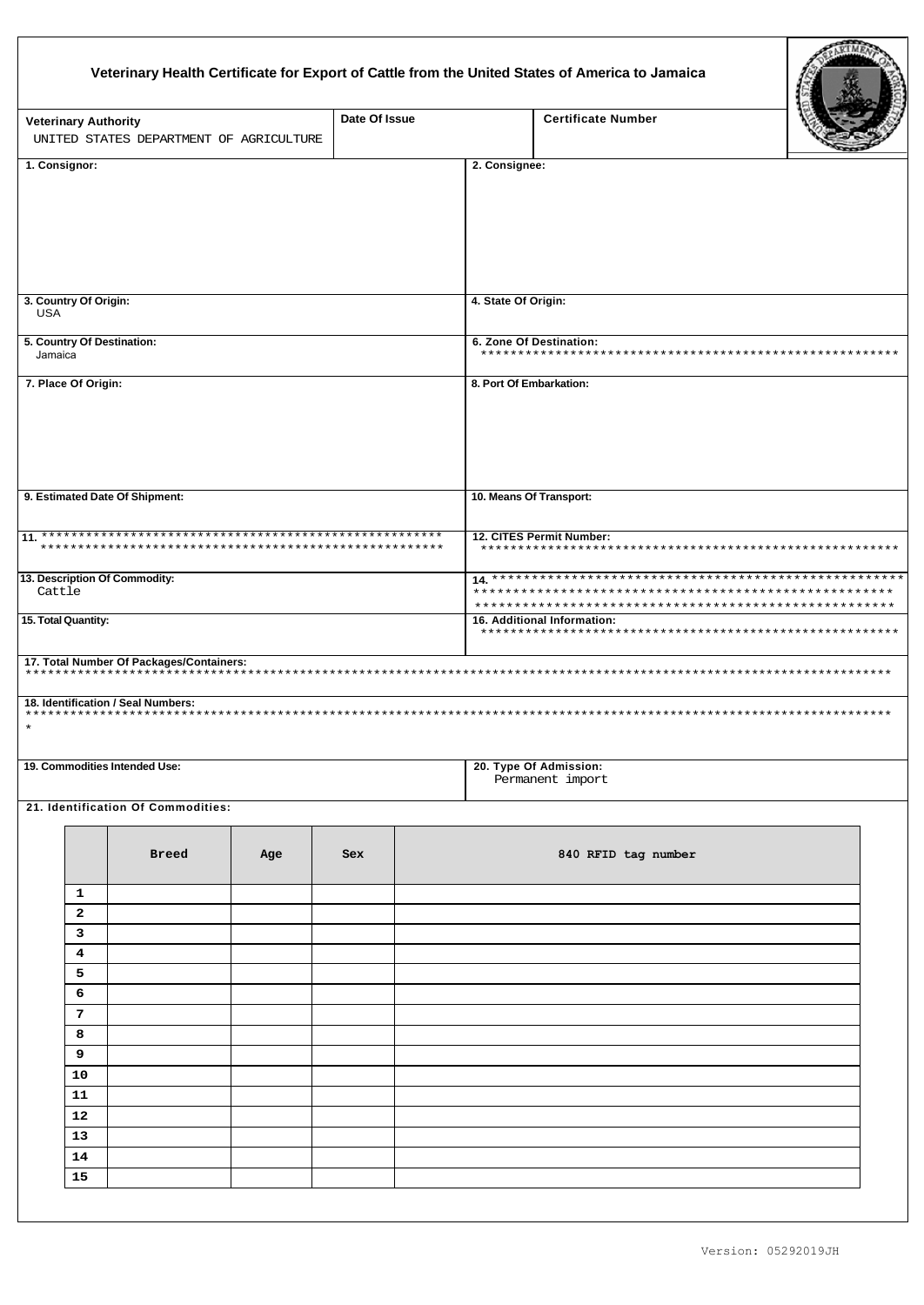| <b>Veterinary Authority</b><br>UNITED STATES DEPARTMENT OF AGRICULTURE | Date Of Issue | <b>Certificate Number</b> |  |
|------------------------------------------------------------------------|---------------|---------------------------|--|

## **Certification Statements**:

- 1. The United States is free of Akabane, Contagious Bovine Pleuropneumonia, Foot and Mouth Disease, Rinderpest, Rift Valley Fever, Lumpy Skin Disease, and Theileriosis, Vesicular Stomatitis, Heart Water, and Peste des Petits Ruminants.
- 2. Regarding bovine spongiform encephalopathy (BSE) the following three statements are made:
	- a) The United States of America is recognized as country with a negligible BSE risk and complies with the conditions referred to in Article 11.4.3 of the Terrestrial Animal Health Code of the World Organization for Animal Health (OIE) 2018.
	- b) Cattle selected for export were born after the date from which the ban on the feeding of ruminants with meatand-bone meal and greaves derived from ruminants was effectively enforced, and this has been enforced in the whole country for at least 7 years.
- 3. The cattle selected for export, and the herds from which they originate:
	- a) originate from premises free from animal health restrictions applicable to cattle.
	- b) are located in an area (county) not subject to restrictive measures as a result of disease outbreak to which ruminants are susceptible.
- 4. The animals originate from premises where there have been no clinical signs of the following diseases for the stated period of time prior to export: Brucellosis (Brucella abortus or Brucella ovis)- 12 months, Bovine Genital Campylobacteriosis -five (5) years, Bovine tuberculosis (Mycobacterium bovis) - three (3) years, Exotic Bovine Leukosis- 2 years, para-tuberculosis (Johne's disease) – two (2) years, -Rabies, Bluetongue, Vibriosis, Vesicular stomatitis, Maedi Visna, and Q-Fever - one (1) year, Anthrax, Leptospirosis, Contagious Agalactia- six (6) months.
- 5. The animals for export have resided in the United States of America for at least sixty (60) days.
- 6. The animals have not been vaccinated for Brucellosis.
- 7. Each animal underwent pre-export isolation in premises approved by a veterinarian accredited by the United States Department of Agriculture, for at least thirty (30) days immediately prior to the scheduled date of export. Cattle in isolation showed no clinical signs of an infectious disease and did not have contact with ruminants of lesser health status. \*\*\*\*\*\*\*\*\*\*\*\*\*\*\*\*\*\*\*\*\*\*\*\*\*\*\*\*\*\*\*\*\*\*\*\*\*\*\*\*\*\*\*\*\*\*\*\*\*\*\*\*\*\*\*\*\*\*\*\*\*\*\*\*\*\*\*\*\*\*\*\*\*\*\*\*\*\*\*\*\*\*\*\*\*\*\*\*\*\*\*\*\*\*